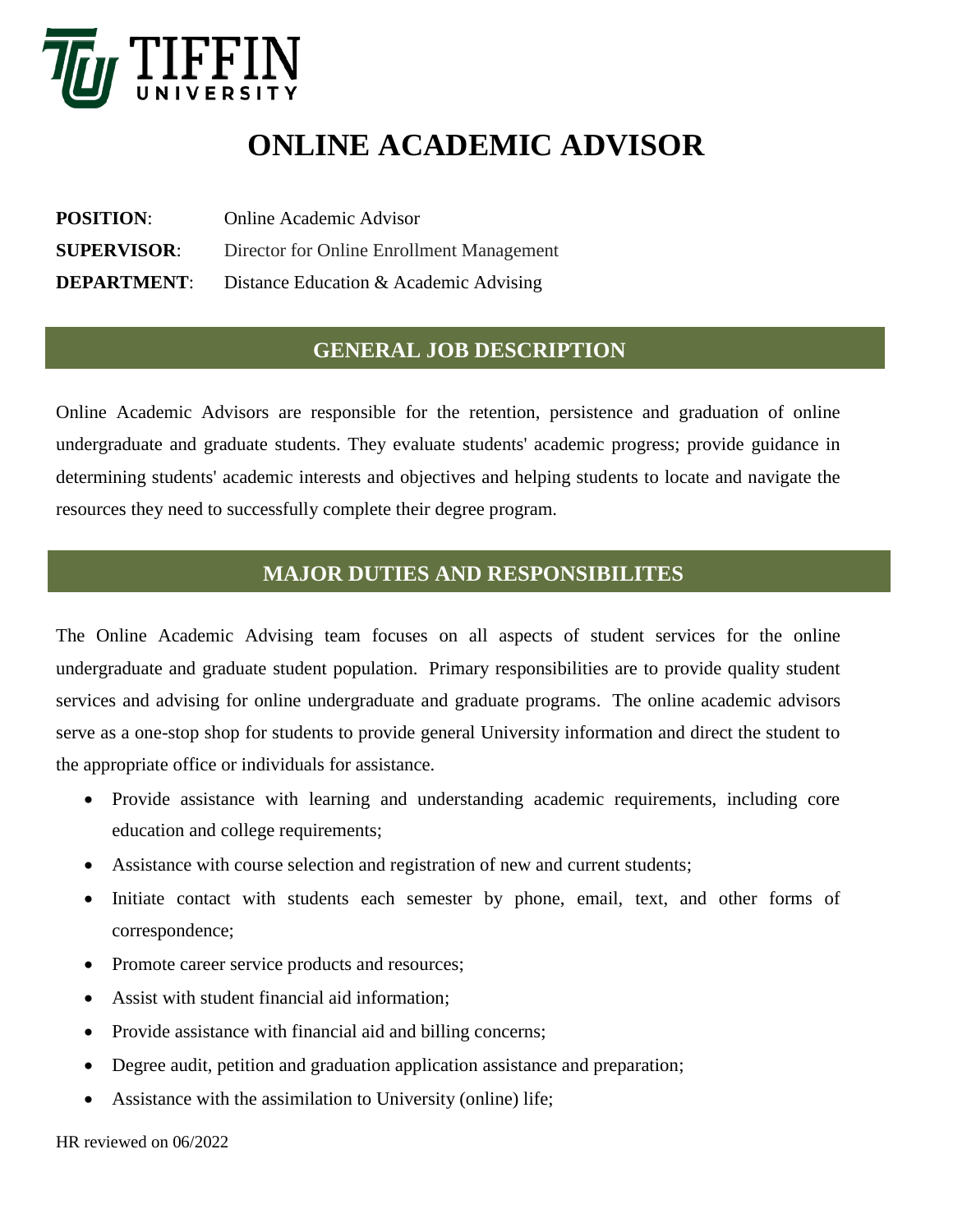

- Liaison to internal and external stakeholders on behalf of the students;
- Gather and disburse appropriate documents and information to assist students with the readmission process, transfer credit, and other student concerns and issues;
- Track, monitor and follow-up with student attendance;
- Notify and assist students on academic and financial hold;
- Process add/drop forms;
- Populate and maintain accurate data in Power Campus;
- Monitor academic progress of degree seeking students; provide intervention and assistance for students in academic distress and on probation;
- Implement and manage strategies in relation to inactive students;
- Obtain student and alumni testimonials:
- Assist with commencement activities; and
- Work with the Director of Online Enrollment Management and other university department heads on new initiatives associated with retention, persistence, graduation, at risk students, and innovative programs that are transformative.

# **QUALIFICATIONS FOR THE JOB**

- Strong interpersonal skills; including ability to develop and maintain effective, collaborative professional relationships with staff and faculty colleagues;
- Strong listening and organizational skills;
- Strong communication skills both oral and written are essential;
- Ability to think creatively and strategically;
- Strong computer skills and ability to quickly adapt to new technology;
- Ability and willingness to work evenings and weekends;
- Understanding of and commitment to Tiffin University's Guiding Principles;
- Bachelor's degree required; Master's degree preferred.